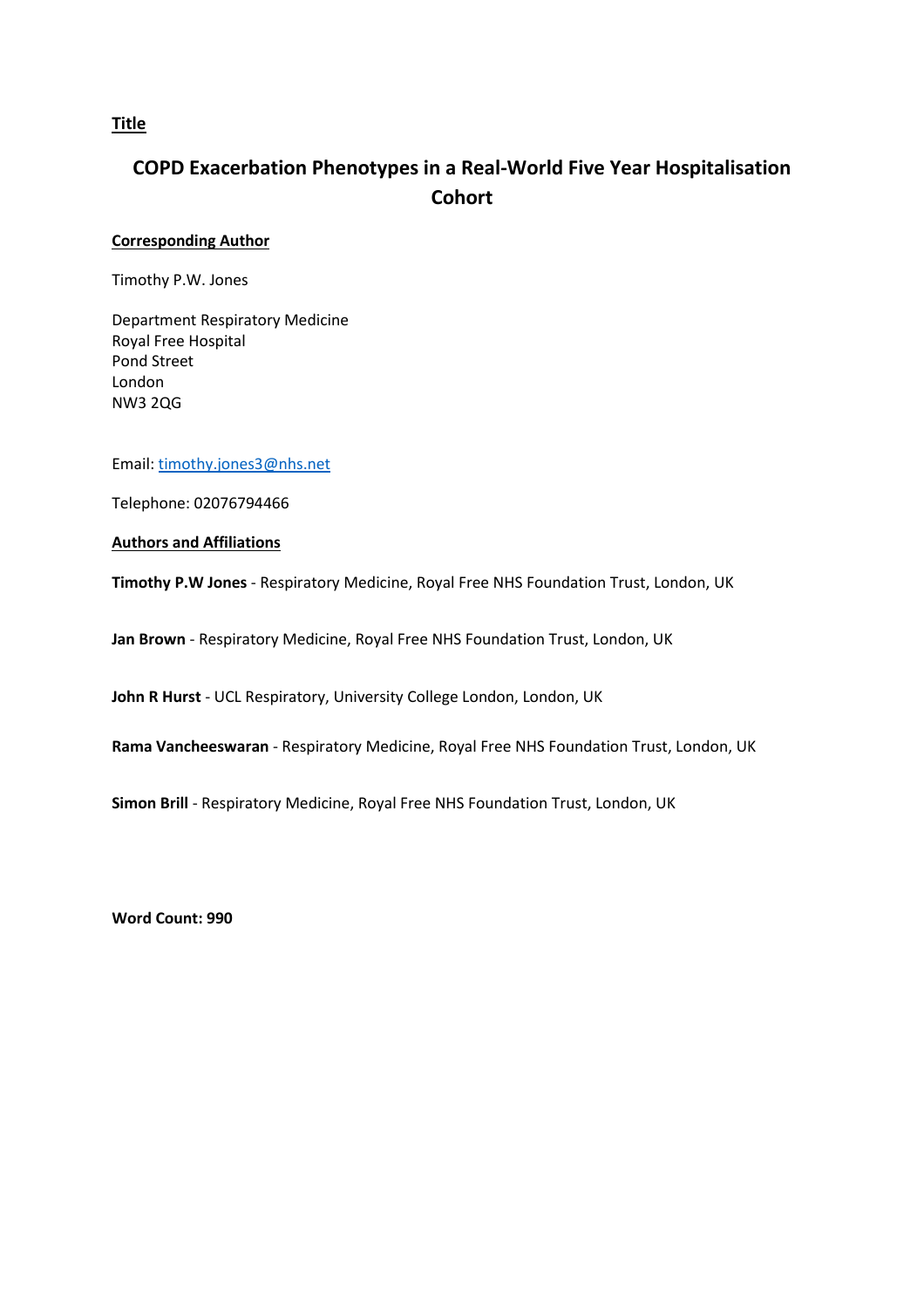#### **ABSTRACT**

**Introduction:** COPD exacerbation phenotypes have been defined in research populations by predominantly infective or inflammatory aetiology . We sort to characterise this in patients admitted to our centre.

**Materials and Methods:** Case-notes of consecutive patients discharged alive after treatment for acute COPD exacerbations between December 2012 and January 2017 were analysed. Data were collected on treatment, length of stay, C-reactive protein (CRP), eosinophil count and bacterial sputum culture positivity for potentially pathogenic microorganisms (PPM).

**Results:** 1029 exacerbations were included. There was an inverse correlation between CRP and eosinophil count (rho=-0.277, p<0.01). The proportion of eosinophilic exacerbations (eosinophils ≥0.3 x10<sup>9</sup>/L) was low (157, 15%). Median length of stay was longer in patients with a CRP >100mg/L (4d [3,8] vs 4d [2,7], p<0.01) or when given antibiotics (4d [2,8] vs 3d [1,6], p<0.001) and shorter if receiving corticosteroids (4d [2, 6] vs 6d [3,7], p<0.001). Being sputum culture positive on first exacerbation was associated with sputum culture positivity in subsequent exacerbations. Patients with PPM in sputum culture had a significantly higher median CRP than culture negative patients (38mg/L [18.75, 57] v 18mg/L [8.5,45.5] p<0.05). Length of stay, eosinophil count and CRP were significantly correlated between exacerbation pairs.

**Conclusions:** This real-world population found eosinophilic and high CRP exacerbations to be distinct and significantly stereotyped within individual patients across recurrent exacerbations. High CRP exacerbations are associated with greater healthcare utilisation and chance of sputum positivity with PPM. Eosinophilic exacerbations were associated with lower rate of readmission. Phenotypedriven treatment warrants further investigation in this population.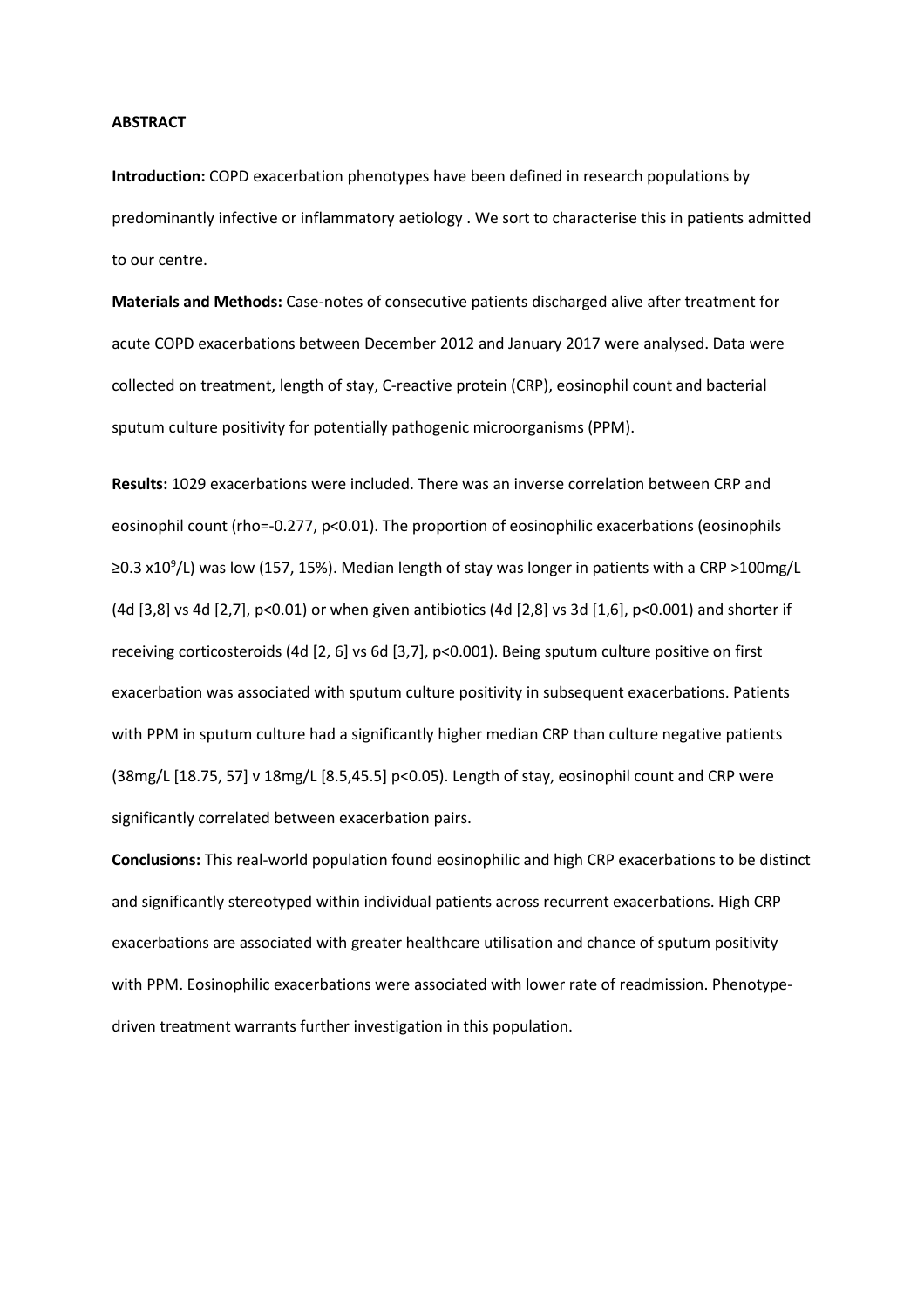#### **INTRODUCTION**

The management of COPD exacerbations has changed little over the course of the last 20 years, with continued prescription of inhaled bronchodilators, oral corticosteroids and often overuse of antibiotics.[1] Recent research has focussed on using biological markers to delineate between exacerbation groups, with research populations defining exacerbations as predominantly bacterial, viral, eosinophilic or pauci-inflammatory.[2] Particular emphasis had been made on the targeted use of oral corticosteroids in exacerbations, where there is increasing evidence that subsets of patients presenting with lower eosinophil counts may have worse outcomes with such standardised protocols.[3] However, phenotype targeted treatment protocols have not been established in inpatient clinical practice. Indeed phenotypic evaluation has focussed largely on outpatient cohorts with little data on hospitalised patients.

We sought to investigate this by retrospectively reviewing patients admitted with acute exacerbations of COPD over a five-year period to a North London Hospital.

# **MATERIAL AND METHODS**

We completed a retrospective observational casenote study of patients admitted between December 2012 and January 2017 to Barnet Hospital with history of COPD and diagnosed as having an exacerbation as their primary medical diagnosis made by the treating physician and who were discharged alive after treatment.

Consecutive surviving patients who saw the respiratory nurse prior to discharge from hospital were included. Readmissions within two weeks were presumed to be ongoing episodes and excluded. Data were collected on treatment with antibiotics and systemic corticosteroids, length of stay, serum C-reactive protein (CRP), serum eosinophil count and sputum bacterial cultures. Samples were analysed as standard in the hospital laboratory. Patients were defined as having high CRP if admission CRP was ≥100 mg/L, while patients were defined as having high eosinophils if the absolute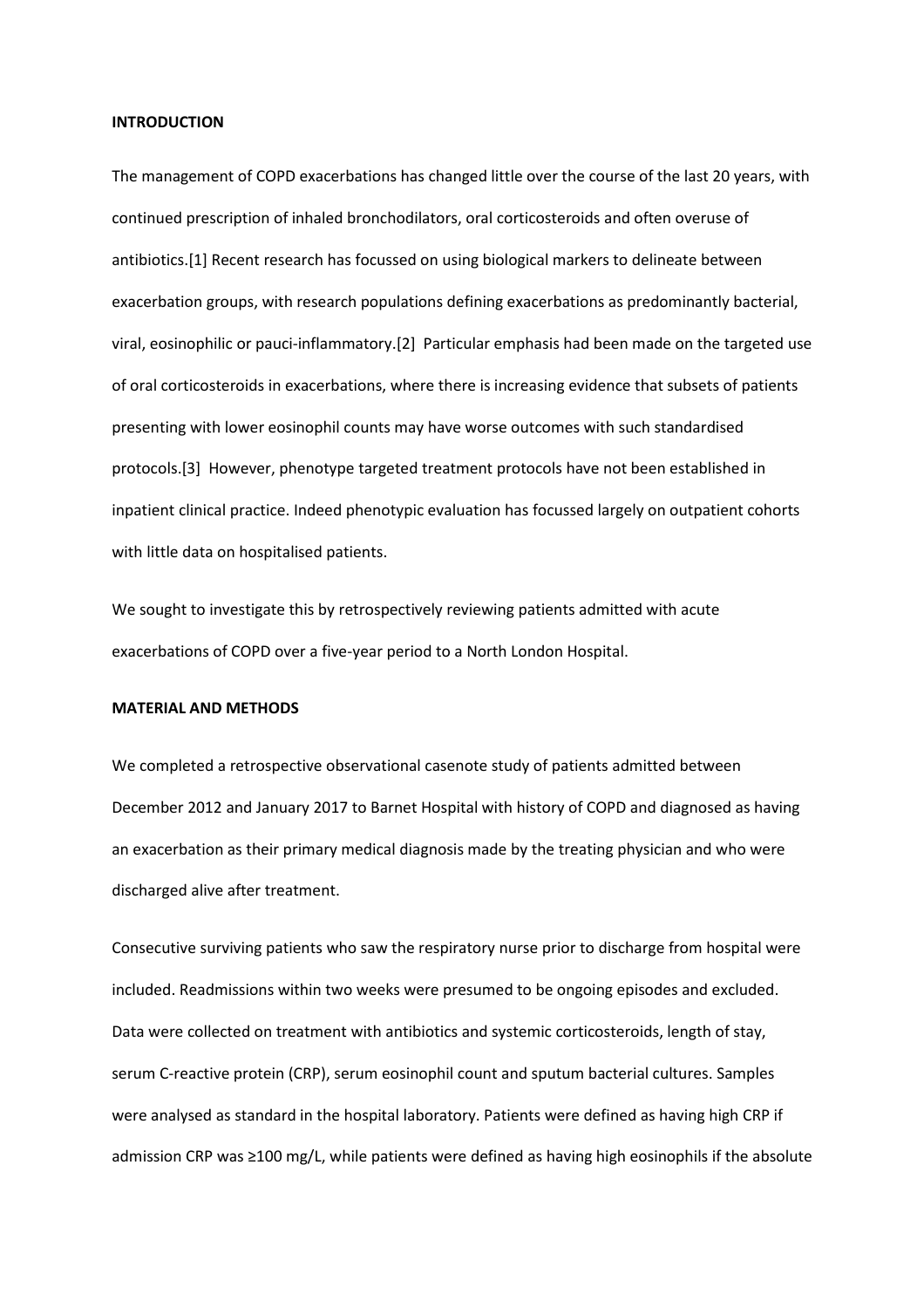eosinophil count was ≥0.3 x10<sup>9</sup>/L. Potentially pathogenic microorganisms (PPMs) were defined as *Haemophilus influenzae, Moraxella catarrhalis, Streptococcus pneumonia, Pseudomonas species, E.coli and Klebsiella species.*

Data were assessed for normality and analysed using the Wilcoxon signed-rank test, Spearman's rho and the chi-squared test as appropriate. Averages were expressed as median (interquartile range [IQR]). Analysis was carried out using SPSS Statistics (IBM Corp) and R Statistics version 3.4.1.

## **RESULTS**

### **CRP and Eosinophil Count**

A total of 1029 exacerbations were included from 825 patients. Men made up 51% (n=525) of the cohort. The mean age at admission was 74.4 years  $[\pm 9.9]$ 

Using an eosinophil count cut-off of ≥0.3 x10<sup>9</sup>/L, we found that 15% (n=157) were eosinophilic exacerbations, while 25% (n=256) had a high CRP (CRP>100 mg/L); 588 (57%) had neither and only 28 exacerbations (3%) had both high eosinophils and high CRP ( $\chi^2$  p<0.001). (Table 1). There was a significant inverse correlation between CRP and eosinophil count (Spearman's rho= -0.277, p<0.001).

There was a negative correlation between length of stay and eosinophil count (rho = -0.083, p<0.01) and a positive correlation between CRP and length of stay (rho = 0.127, p<0.001). Length of stay (LoS) was longer in patients who had high CRP (4d [3,8] vs 4d [2,7], p<0.01) or were given antibiotics (4d [2, 8] vs 3d [1, 6], p<0.001). Length of stay was shorter if patients had received corticosteroids (4d [2, 6] vs 6d [3,7], p<0.001). Patients with raised eosinophils were significantly more likely to have been given oral corticosteroids (OR 1.64 95% CI (1.06, 2.56)).

## **Sputum Microbiology**

215 sputum samples were sent for analysis at the time of admission, PPM were found in 11% of sputum cultured . Median CRP was higher in those exacerbations where a PPM was present (69/214,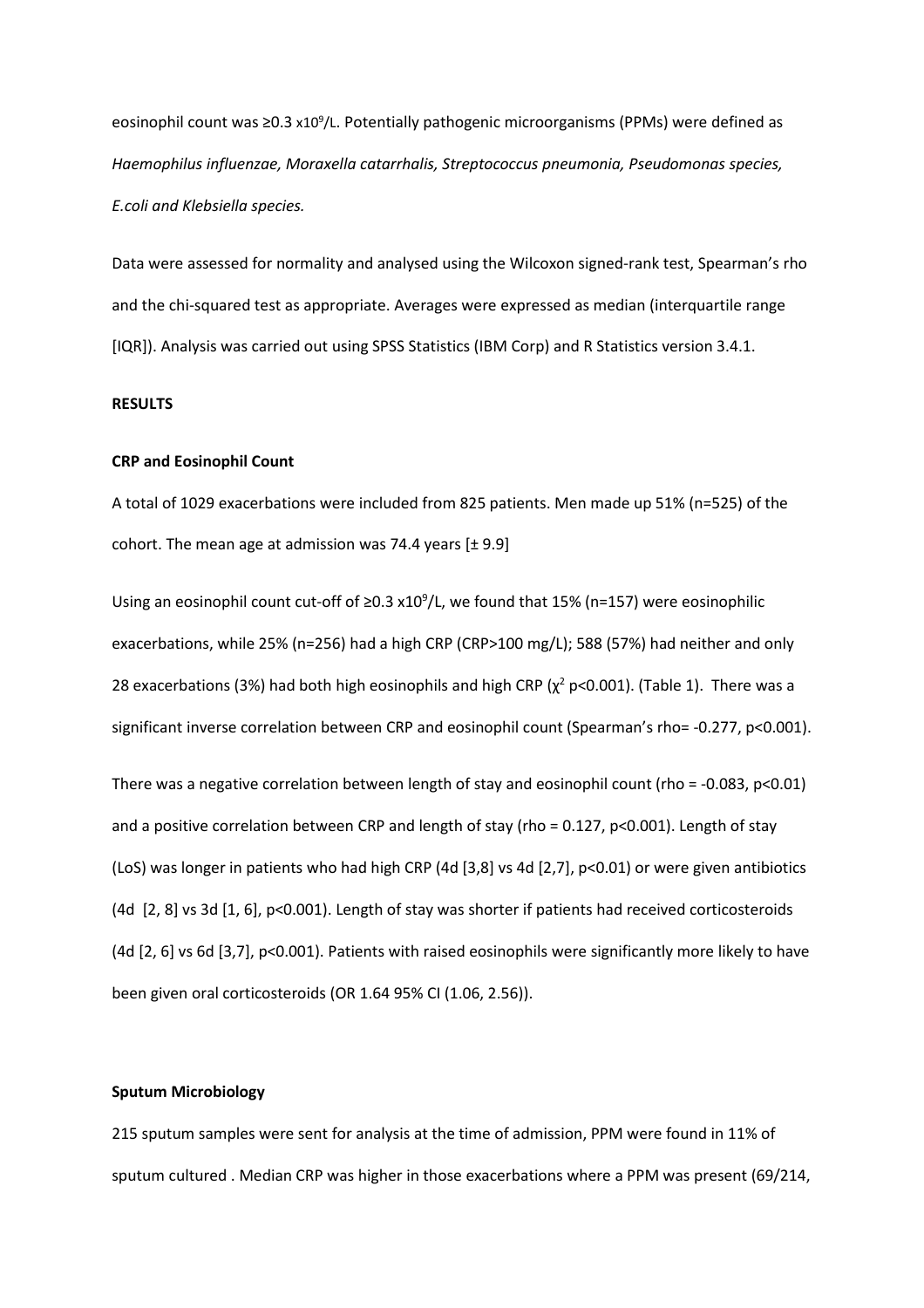32.2%) than when other organisms were isolated (38 mg/L [18.75, 57] vs 18 mg/L [8.5, 45.5], p <0.05]). There were no differences in eosinophil count by whether the bacteria isolated were pathogenic or not (0.0 x10<sup>9</sup>/L [0.0, 0.03] v 0.0 x10<sup>9</sup>/L [0.0, 0.3]).

#### **Recurrent exacerbations**

After excluding non-recovered events, 114 paired recurrent admissions were analysed. Length of stay, eosinophil counts and CRP were significantly correlated between exacerbation pairs. Patients whose first exacerbations were culture positive were more likely to be culture positive at the second exacerbation. Administration of antibiotics was associated with a reduced risk of readmission (OR 0.75 95% CI [0.39, 0.87]), as was an eosinophil count ≥ 0.3 OR 0.54 (95% CI [0.32, 0.92]).

### **DISCUSSION**

This study examined COPD phenotypes in a real-world cohort of hospitalised patients in the UK. We found that exacerbations were significantly stereotyped, with few presenting with a mixed high eosinophil and high CRP presentation. This is likely to be secondary to the aetiology of exacerbation, CRP is a key acute phase protein most significantly associated with bacterial infections,[4] while eosinophils mediate a predominantly TH2 response which previous groups have suggested may inhibit acute phase response. [5] Patients with eosinophilic exacerbations (15%) comprised a lower proportion of the total than have been presented elsewhere, [2, 6], although the prescription of corticosteroid treatment prior to admission may have reduced this proportion. These patients had a significantly shorter average length of hospital stay and lower risk of readmission than bacterial exacerbations. This difference was present regardless of antibiotic or corticosteroid therapy. Bacterial exacerbations defined by high CRP were also associated with the presence of airway bacteria on sputum analysis, which supports the use of this biomarker in exacerbation classification. Eosinophilic and bacterial exacerbations therefore appear to be distinct sub-populations and display clinically important differences.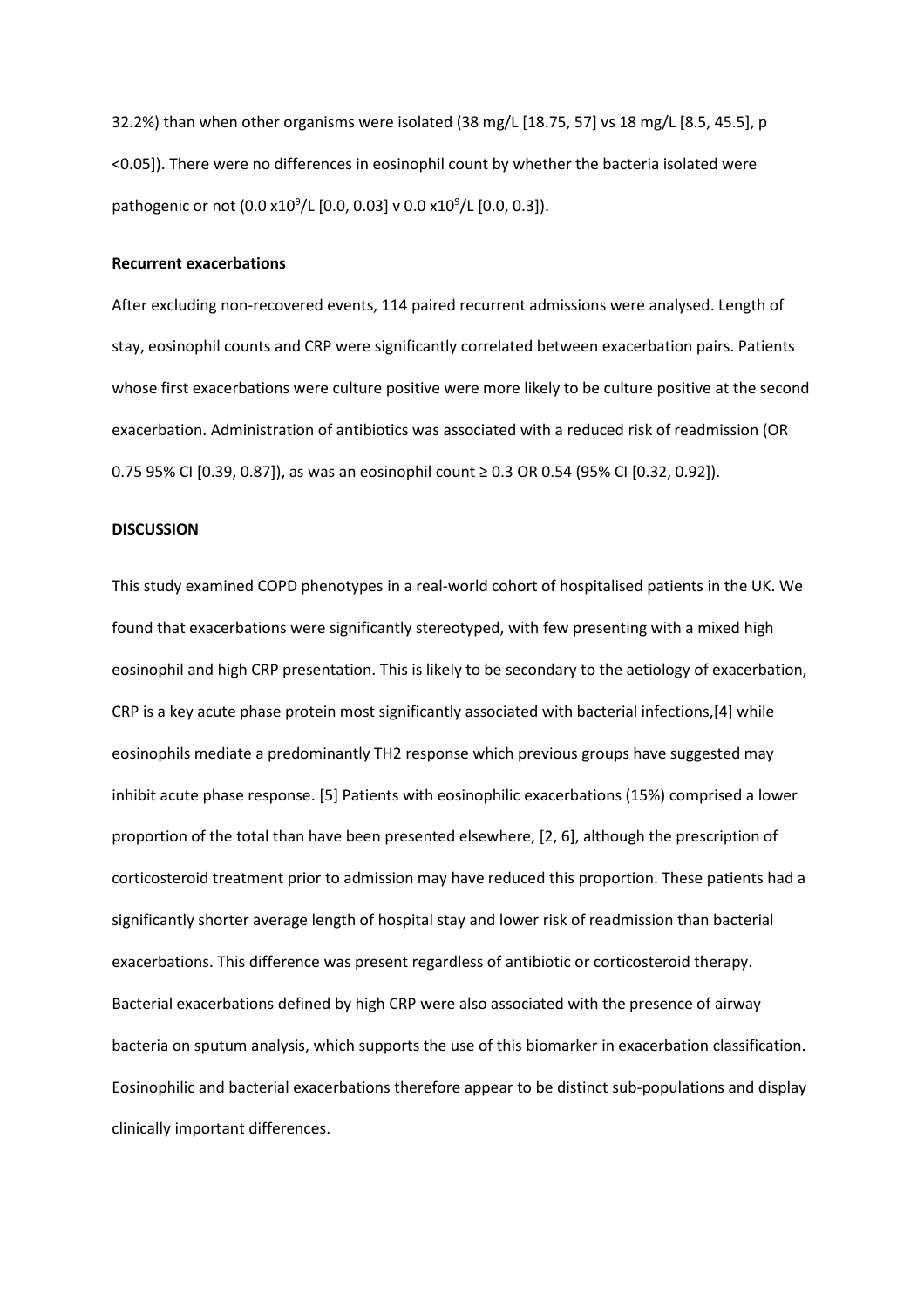Our analysis of paired exacerbations also suggests that exacerbation subtypes are stereotyped within patients, although undiagnosed bronchiectasis may explain some paired bacterial exacerbations. Individual patients' previous exacerbation phenotypes may therefore guide future management, particularly in the context of emerging biologically targeted therapies.[7] Eosinophilic exacerbations were associated with a lower readmission rate, which may reflect that these events are milder and more treatment-responsive than bacterial events. The administration of antibiotic therapy was associated with a reduced rate of future readmissions, although this finding should be treated with caution.

Corticosteroid use was associated with a shorter length of stay regardless of eosinophil count, a finding that is in agreement with meta-analysis elsewhere [8]. However there is evidence that steroids may not be of benefit in exacerbations associated with bacterial infection [2, 3].

The retrospective nature of this study limits its applicability. Treatment duration of antibiotics or oral corticosteroids and the frequency of inhaled bronchodilators were at the discretion of the treating clinician while compliance and duration of completed therapy could not be ascertained. Furthermore, we were unable to control for patient's lifestyle factors, co-morbidities or the frequency of community exacerbations.

### **CONCLUSIONS**

In summary, we have shown that hospitalised COPD exacerbations can be usefully characterised into bacterial and eosinophilic phenotypes and that these are stereotyped within patients across recurrent events. Phenotype-driven treatment warrants further investigation in this population.

### **ACKNOWLEDGEMENTS**

None

# **CONFLICT OF INTERESTS**

The authors have no competing interests to declare.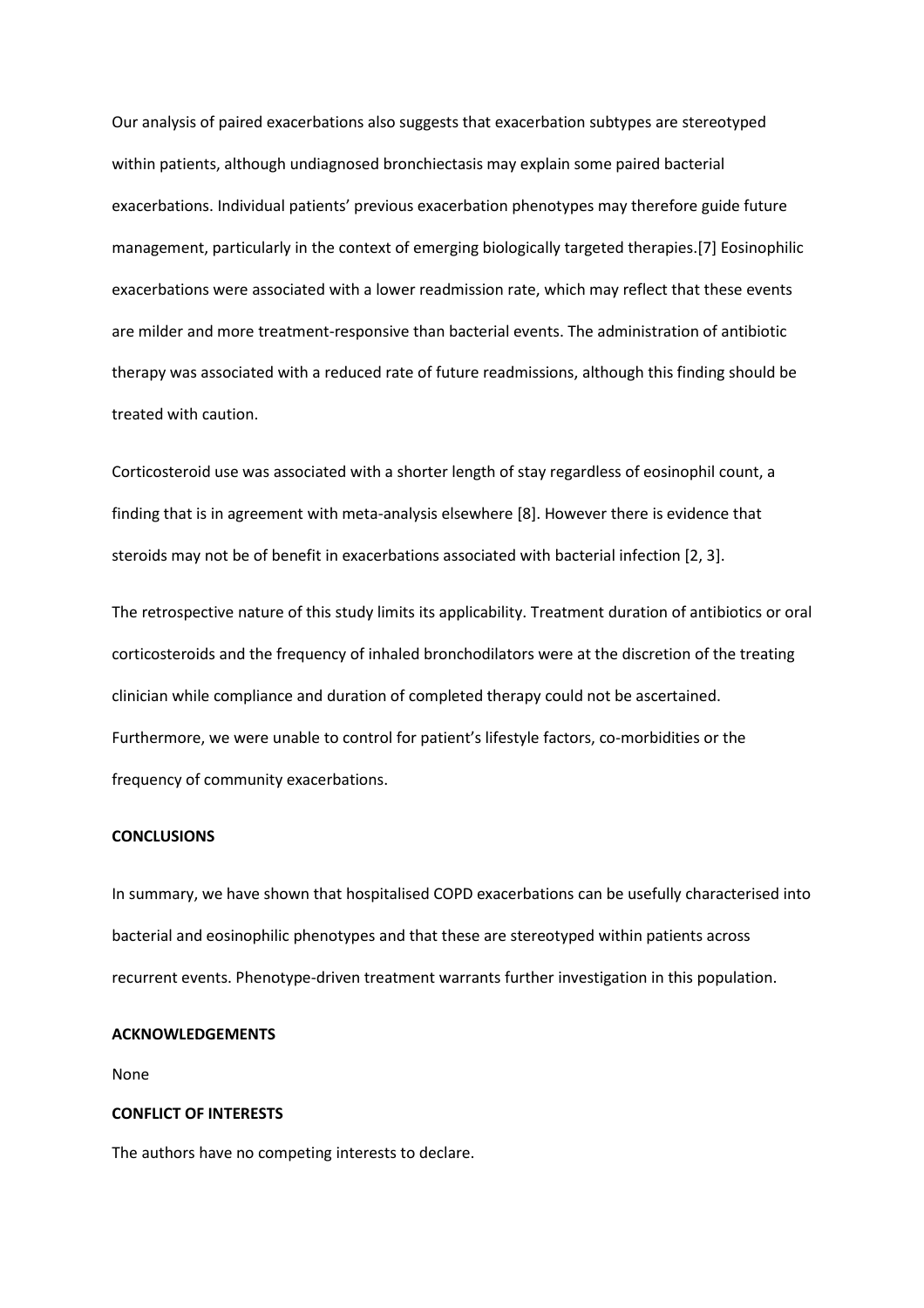# **FUNDING**

This research received no specific grant from any funding agency in the public, commercial or notfor-profit sectors.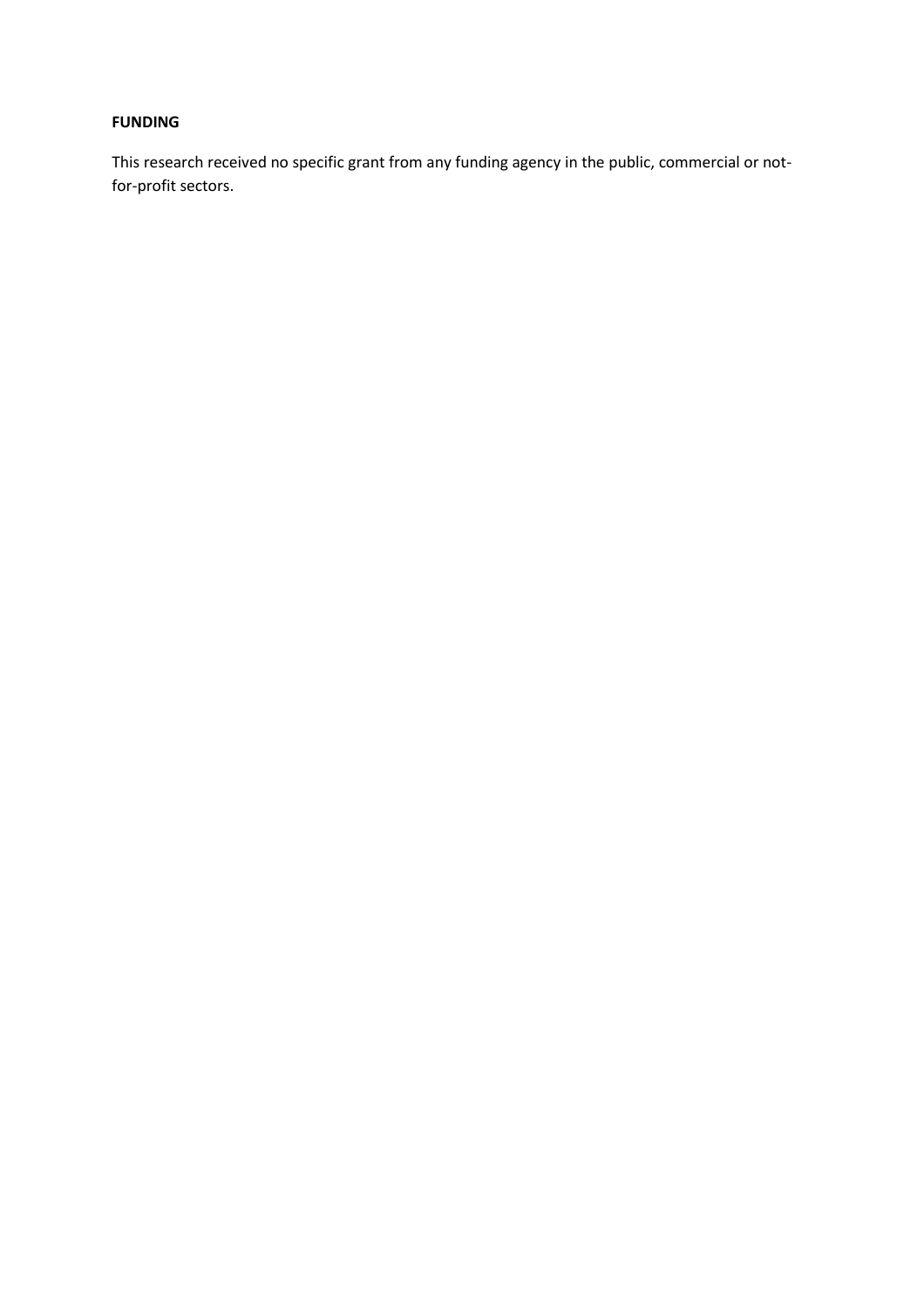# **REFERENCES**

[1] J.R. Hurst, M. Bafadhel, C.E. Bolton, J.K. Quint, E. Sapey, T.M.A. Wilkinson, COPD exacerbations: transforming outcomes through research, Lancet Resp. Med. 6(3) (2018) 172-174. [2] M. Bafadhel, S. McKenna, S. Terry, V. Mistry, C. Reid, P. Haldar, M. McCormick, K. Haldar, T. Kebadze, A. Duvoix, K. Lindblad, H. Patel, P. Rugman, P. Dodson, M. Jenkins, M. Saunders, P. Newbold, R.H. Green, P. Venge, D.A. Lomas, M.R. Barer, S.L. Johnston, I.D. Pavord, C.E. Brightling, Acute Exacerbations of Chronic Obstructive Pulmonary Disease Identification of Biologic Clusters and Their Biomarkers, American Journal of Respiratory and Critical Care Medicine 184(6) (2011) 662-671. [3] M. Bafadhel, S. McKenna, S. Terry, V. Mistry, M. Pancholi, P. Venge, D.A. Lomas, M.R. Barer, S.L. Johnston, I.D. Pavord, C.E. Brightling, Blood Eosinophils to Direct Corticosteroid Treatment of Exacerbations of Chronic Obstructive Pulmonary Disease A Randomized Placebo-Controlled Trial, American Journal of Respiratory and Critical Care Medicine 186(1) (2012) 48-55.

[4] T.W. Du Clos, Function of C-reactive protein, Annals of Medicine 32(4) (2000) 274-278. [5] Y. Cag, Y. Pacal, M. Gunduz, S. Isik, B.A. Kertmen, N. Toprak, S.E. Ozaydin, M. Ozcetin, A. Kut, The effect of peripheral blood eosinophilia on inflammatory markers in asthmatic patients with lower respiratory tract infections, Journal of International Medical Research 47(6) (2019) 2452-2460. [6] S. Couillard, P. Larivee, J. Courteau, A. Vanasse, Eosinophils in COPD Exacerbations Are Associated With Increased Readmissions, Chest 151(2) (2017) 366-373.

[7] I.D. Pavord, P. Chanez, G.J. Criner, H.A.M. Kerstjens, S. Korn, N. Lugogo, J.-B. Martinot, H. Sagara, F.C. Albers, E.S. Bradford, S.S. Harris, B. Mayer, D.B. Rubin, S.W. Yancey, F.C. Sciurba, Mepolizumab for Eosinophilic Chronic Obstructive Pulmonary Disease, New England Journal of Medicine 377(17) (2017) 1613-1629.

[8] J.A.E. Walters, D.J. Tan, C.J. White, P.G. Gibson, R. Wood-Baker, E.H. Walters, Systemic corticosteroids for acute exacerbations of chronic obstructive pulmonary disease, Cochrane Database of Systematic Reviews (9) (2014).